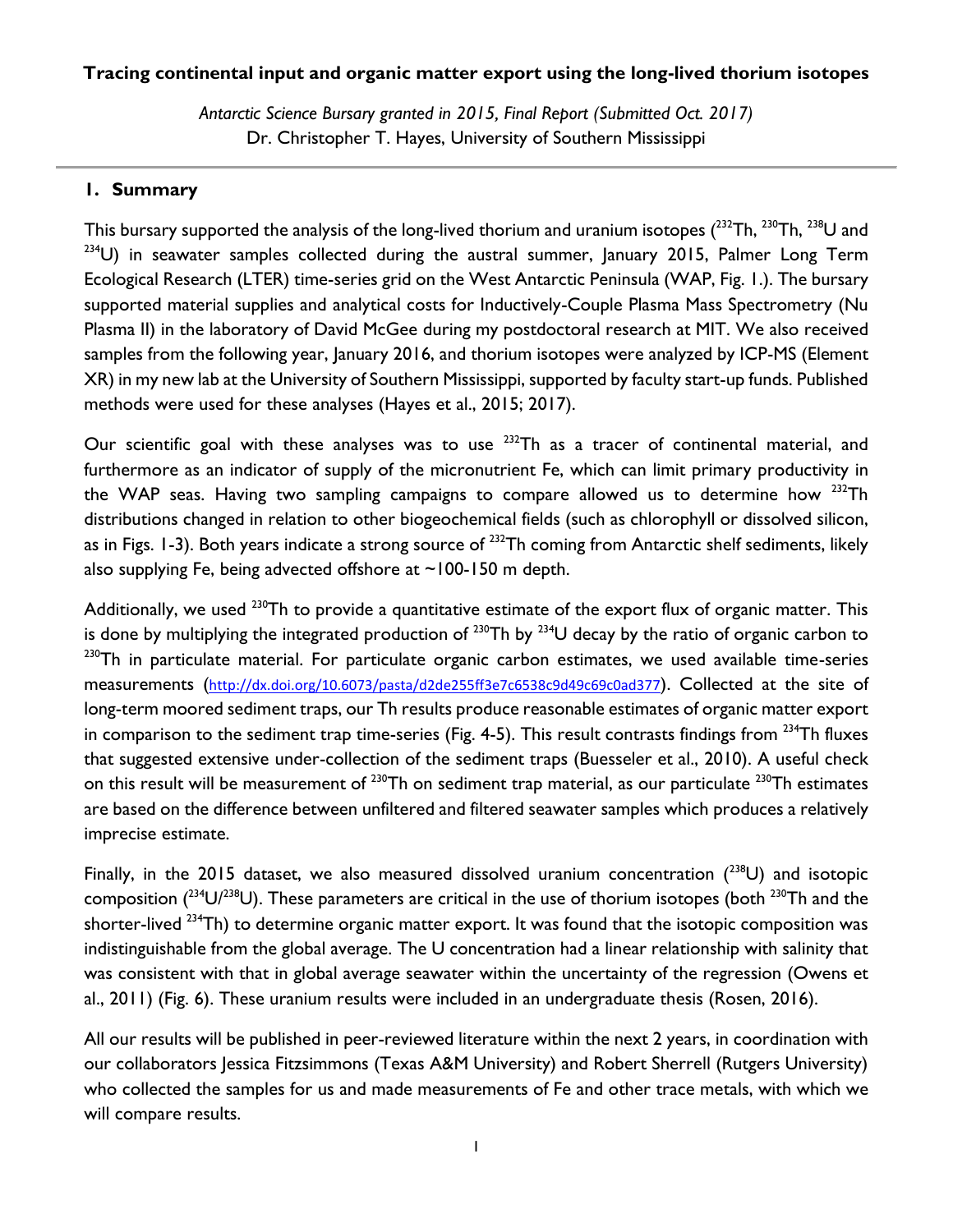

**Figure 1.** Surface water distribution of dissolved <sup>232</sup>Th (top) and chlorophyll a (bottom) for Palmer LTER sampling years 2015 (left) and 2016 (right). Chlorophyll data is from <http://dx.doi.org/10.6073/pasta/250c33b6ae7325102f0c06686f063971>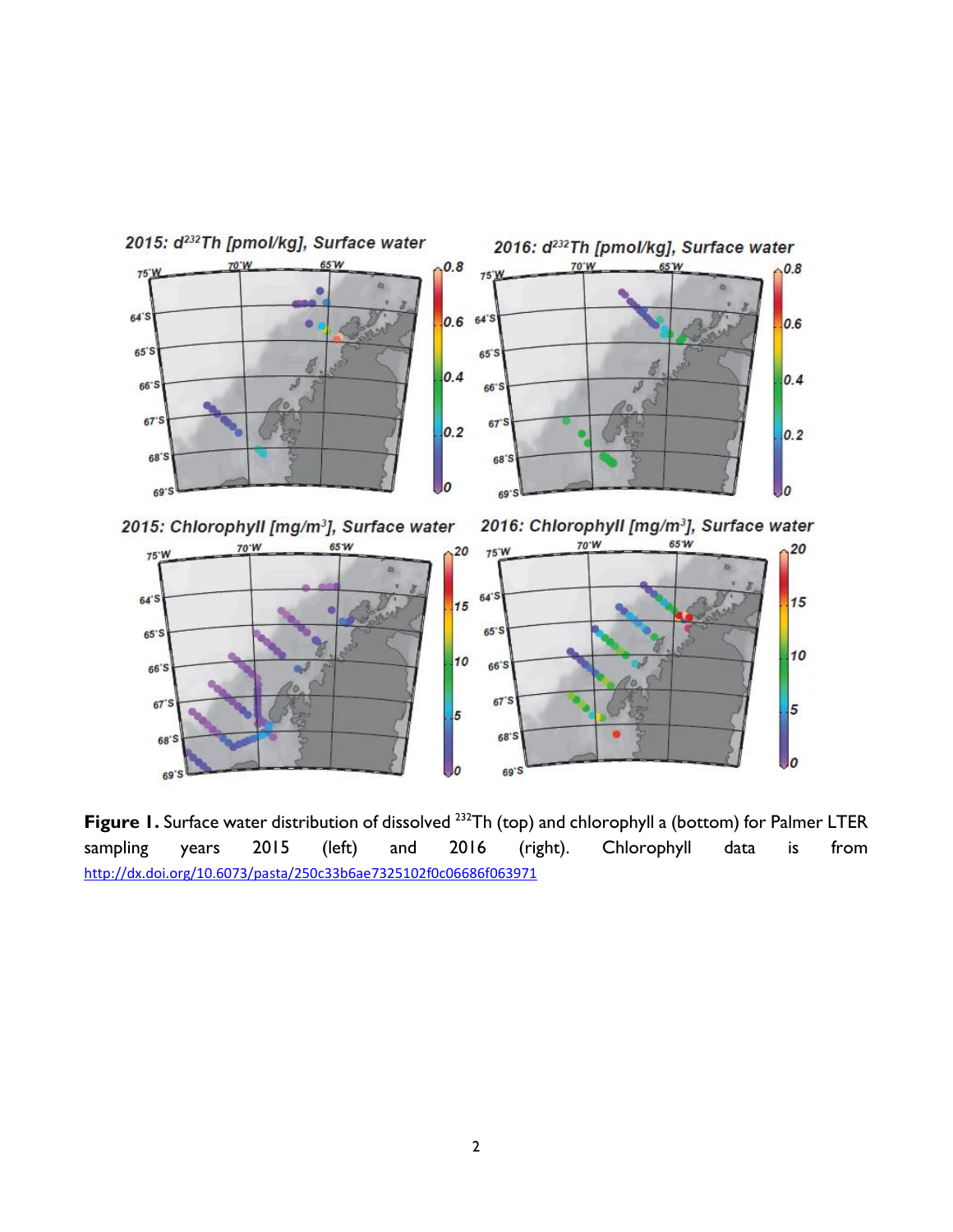

Figure 2. Section data for dissolved <sup>232</sup>Th (left) and silicic acid (right) for Palmer LTER sampling years 2015 (top) and 2016 (bottom) along the 200 line of the sampling grid. Nutrient data is from <http://dx.doi.org/10.6073/pasta/9894dad135256558445e61d1956ff6a6>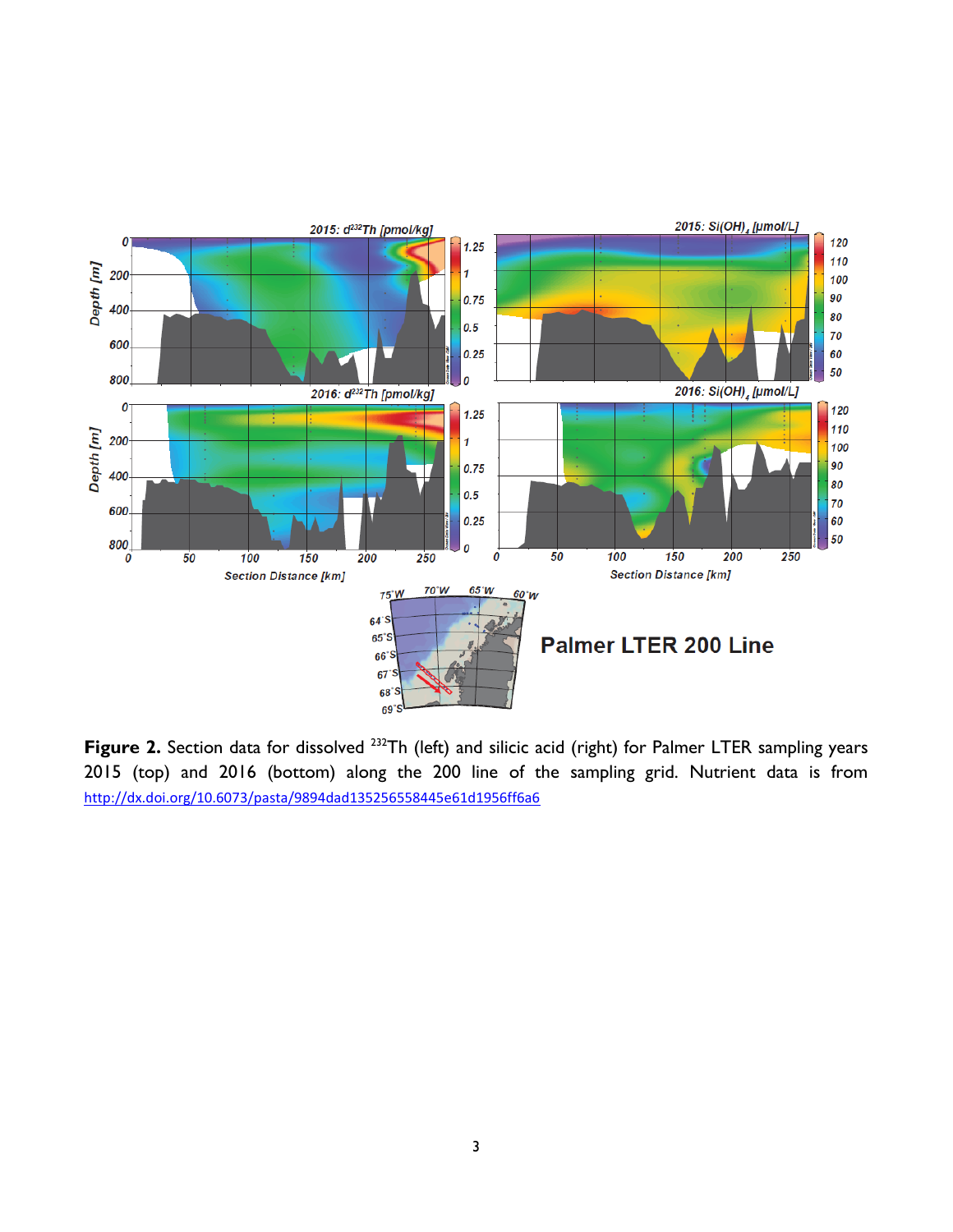

Figure 3. Section data for dissolved <sup>232</sup>Th (left) and silicic acid (right) for Palmer LTER sampling years 2015 (top) and 2016 (bottom) along the 600 line of the sampling grid. Nutrient data is from <http://dx.doi.org/10.6073/pasta/9894dad135256558445e61d1956ff6a6>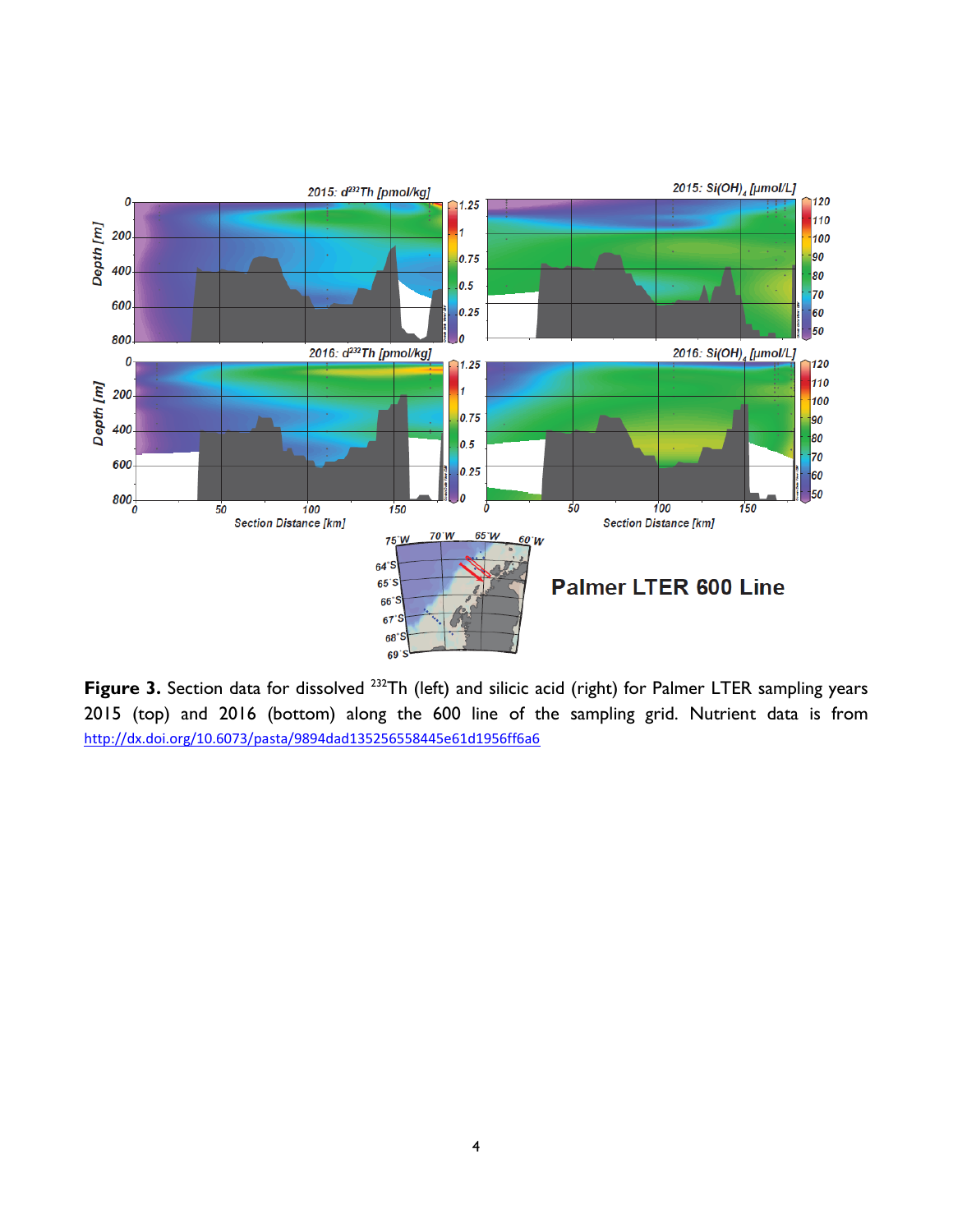

Figure 4. Water column <sup>230</sup>Th data collected at the Palmer LTER sediment trap site (Station 580.130) for collection years 2015 (left) and 2016 (right). Total represent analysis of unfiltered seawater, dissolved represents filtered seawater, and particulate is the difference between total and dissolved. In some cases dissolved concentrations were indistinguishable from total concentrations, making the particulate concentration below detection. In general, <sup>230</sup>Th concentrations increase with depth, in concordance with a model of reversible scavenging of thorium on to a uniform class of sinking particles.



Particulate Organic Carbon Export (mmol/m<sup>2</sup>/day) at Palmer LTER sediment trap site

**Figure 5.** Comparison of particulate organic matter export estimates from summers 2015 and 2016 based on <sup>230</sup>Th data collected in this study with that estimated from the Palmer LTER sediment trap time-series of recent years (station 580.130 in the Palmer sampling grid). Sediment trap data from <http://dx.doi.org/10.6073/pasta/c0a2d3a87876ff3baddad20343b6483d>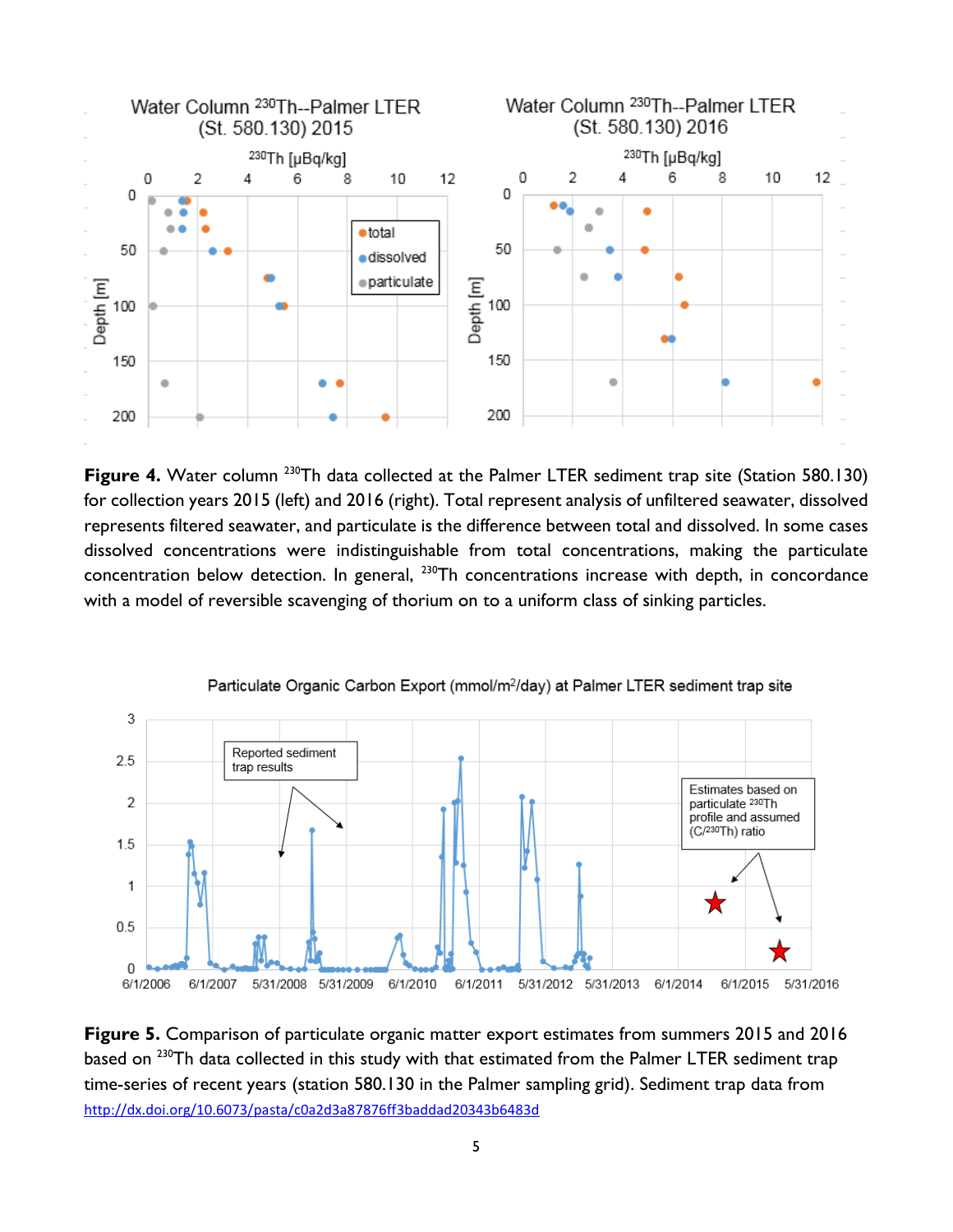

**Figure 6.** Uranium analyses of the same 2015 sampling year water samples for which Th concentrations are reported in Figs. 1-3. A linear regression between the Palmer LTER U concentrations and salinity (dotted line in blue, top plot) was consistent with the global average (black lines) regression reported by Owens et al. (2011), within uncertainties. The <sup>234</sup>U/<sup>238</sup>U ratio of these samples (bottom plot, reported as per mil deviation of the activity ratio from secular equilibrium) was also consistent with the global average reported by Andersen et al., (2011), black lines, given the uncertainty in our analysis shown in the error bars.